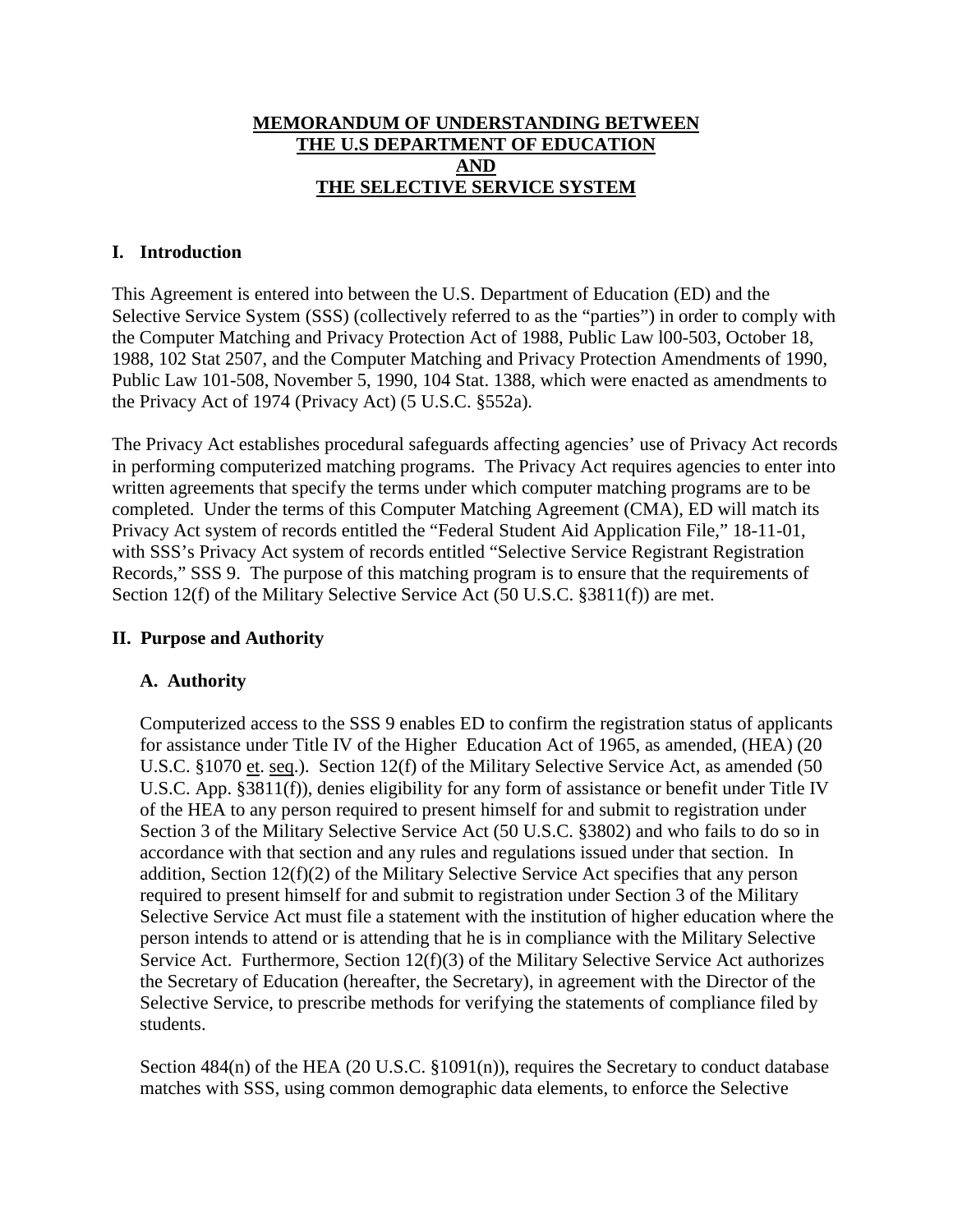Service registration provisions of the Military Selective Service Act (50 U.S.C. §3811(f)), and further states that appropriate confirmation of a person's registration shall fulfill the requirement to file a separate statement of compliance.

## **B. Justification and Expected Results**

1. Under the Solomon Amendment to the Military Selective Service Act Section 12(f), young men who are required under Section 3 of the Military Selective Service Act to be registered with SSS must fulfill the registration requirement in order to be eligible for Title IV, HEA assistance. This matching program enables ED to prevent improper payments to those applicants who are not eligible under the Military Selective Service Act to receive the benefits administered under Title IV of the HEA.

2. Matching computer records during application processing is the most efficient and expeditious means of obtaining the information needed to verify the statements of registration compliance filed by male applicants. This matching program also limits the number of individuals who must provide evidence of Selective Service registration by requiring evidence only from those applicants who certify that they are registered, but whose application does not match the information in the SSS database. Additionally, optional Selective Service registration enables a Title IV, HEA aid applicant who has not already registered with SSS to simply check a box on ED's Free Application for Federal Student Aid (FAFSA) to automatically register with SSS provided the applicant is within 30 days of his 18<sup>th</sup> birthday and has not yet reached age 26. This optional Selective Service registration portion of the matching program enables SSS to gain registrations from ED at no cost. These registrations would normally take place through State enacted driver's license legislation in support of the SSS registration requirement, through computer data exchange with other Federal Agencies, through the Internet at (http://www.sss.gov), through Selective Service registrar programs, Selective Service registration compliance programs, at local U.S. Post Offices, and by telephone.

3. The parties have conducted a cost/benefit analysis on information relevant to this matching program. The attached explanation of the cost/benefit analysis evaluated the costs associated with performing the match by ED and SSS, and the benefits (i.e., savings) derived by ED. As explained in the cost/benefit analysis, the total cost for performing the match was \$261,804. The adjusted "net" savings across all Title IV, HEA programs was \$9,203,205 (see Attachment) as a result of this matching program. However, it may be more appropriate to express the primary benefits of this matching program in terms of increased Selective Service registration compliance, timely service to the public, and prevention of Title IV, HEA funds from being disbursed to an applicant who does not comply with the Solomon Amendment to the Military Selective Service Act.

## **C. Records Description**

1. Systems of records that will be matched:

a. ED's Federal Student Aid Application File (18-11-01), last published at 76 *Federal*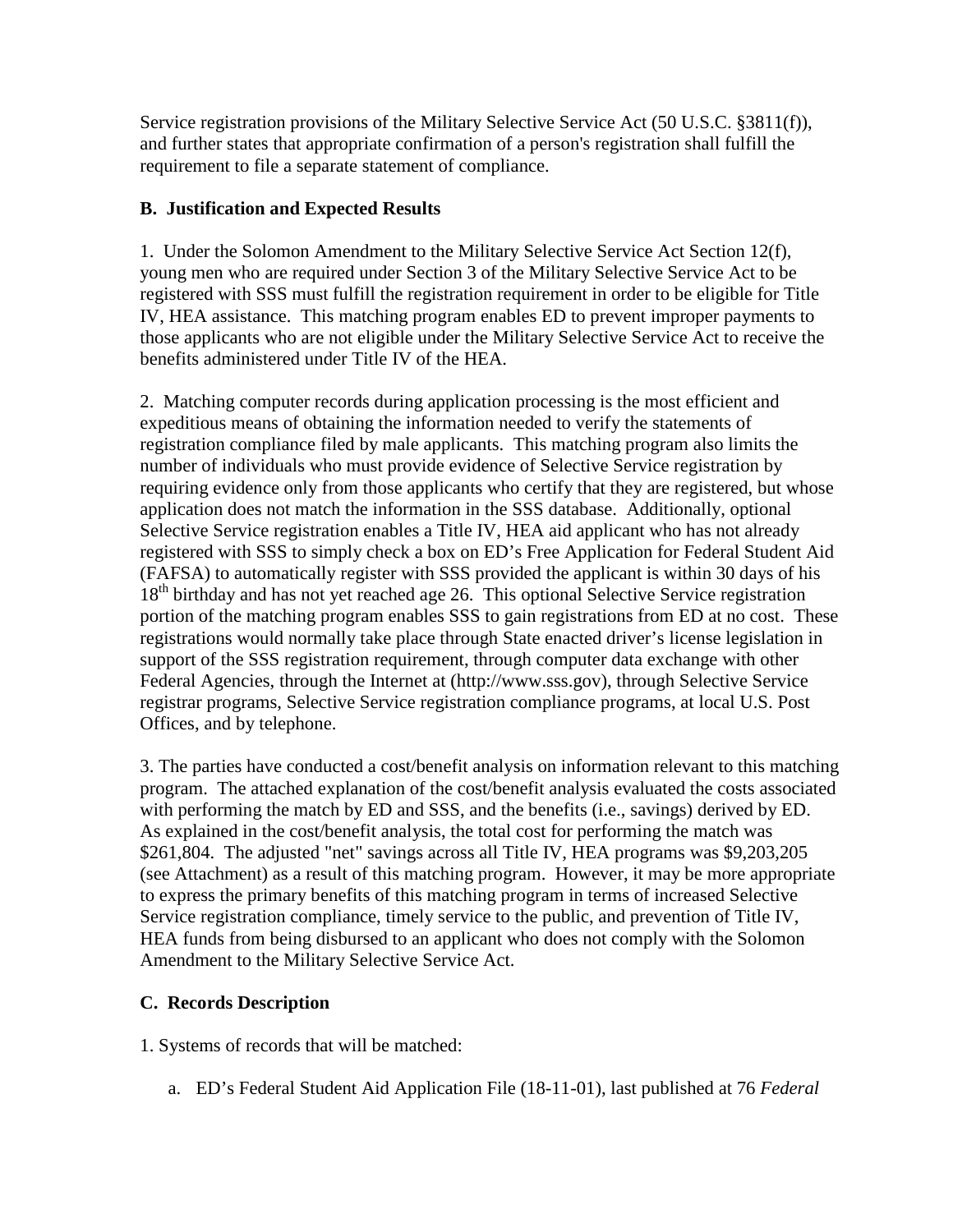*Register* 46774-46781 (August 3, 2011); and

- b. SSS' Selective Service Registration Records (SSS 9), last published at 76 *Federal Register* 58321 (September 20, 2011).
- c. ED will provide to SSS a file of selected Federal Student Aid applicant records. Each applicant record sent to SSS contains a code of "M" or "R". Records containing a code of "M" instruct SSS to match that record with the SSS 9 file. An applicant record, which matches the Selective Service record, is assigned an indicator of "Y" by SSS, and an applicant record not matching a Selective Service record is assigned an indicator of "N". If ED sends to SSS a code of "M," then the applicant records that SSS sends back to ED contain an indicator of "T" if the applicant is not within 30 days of his  $18<sup>th</sup>$  birthday, and technically is not required to be registered.
- d. ED also serves as a record source agency for the SSS 9 file. On a strictly voluntary basis, an individual applicant for Title IV, HEA program assistance, who is required to submit to registration under Section 3 of the Military Selective Service Act and has not yet done so, may elect on the FAFSA to have ED send to SSS the information necessary to register him if he is at least 17 years of age and not yet age 26. When ED transmits files with these records to SSS via secured electronic file transfer of encrypted data, they contain a code of "R" which notifies Selective Service's Data Management Center to register the individual.
- e. These records are checked for duplicate registrations against the SSS 9 file. Once the applicant's request for SSS registration has been completed, the record is returned to ED with an indicator of "Y" in the record, noting that the individual is registered with SSS. If ED sends SSS a code of "R", then SSS sends back to ED an indicator of "T" for those "R" records that are before 30 days prior to the applicant's  $18<sup>th</sup>$  birthday. SSS will hold the record and automatically register the applicant 30 days before his  $18<sup>th</sup>$  birthday.
- f. Unregistered individuals will be notified by ED that, as a result of the computer matching program with SSS, they have been identified as a suspected non-registrant with SSS, and must register, or resolve their status with SSS or they will not be eligible for Title IV, HEA program assistance. These applicants may be subject to criminal penalties if they do not resolve the matter with SSS.
- 2. Data elements used in the matching program:
	- a. ED will send data from the Federal Student Aid Application File (18-11-01) to SSS for matching.
	- b. ED will transmit to SSS the first name, middle initial, last name, date of birth (if born after December 31, 1959), male (if the response is 'male' or blank), Social Security number, address, an "M" or "R" code for each verification request, the FAFSA signature flag (which indicates that the student, and if dependent, one of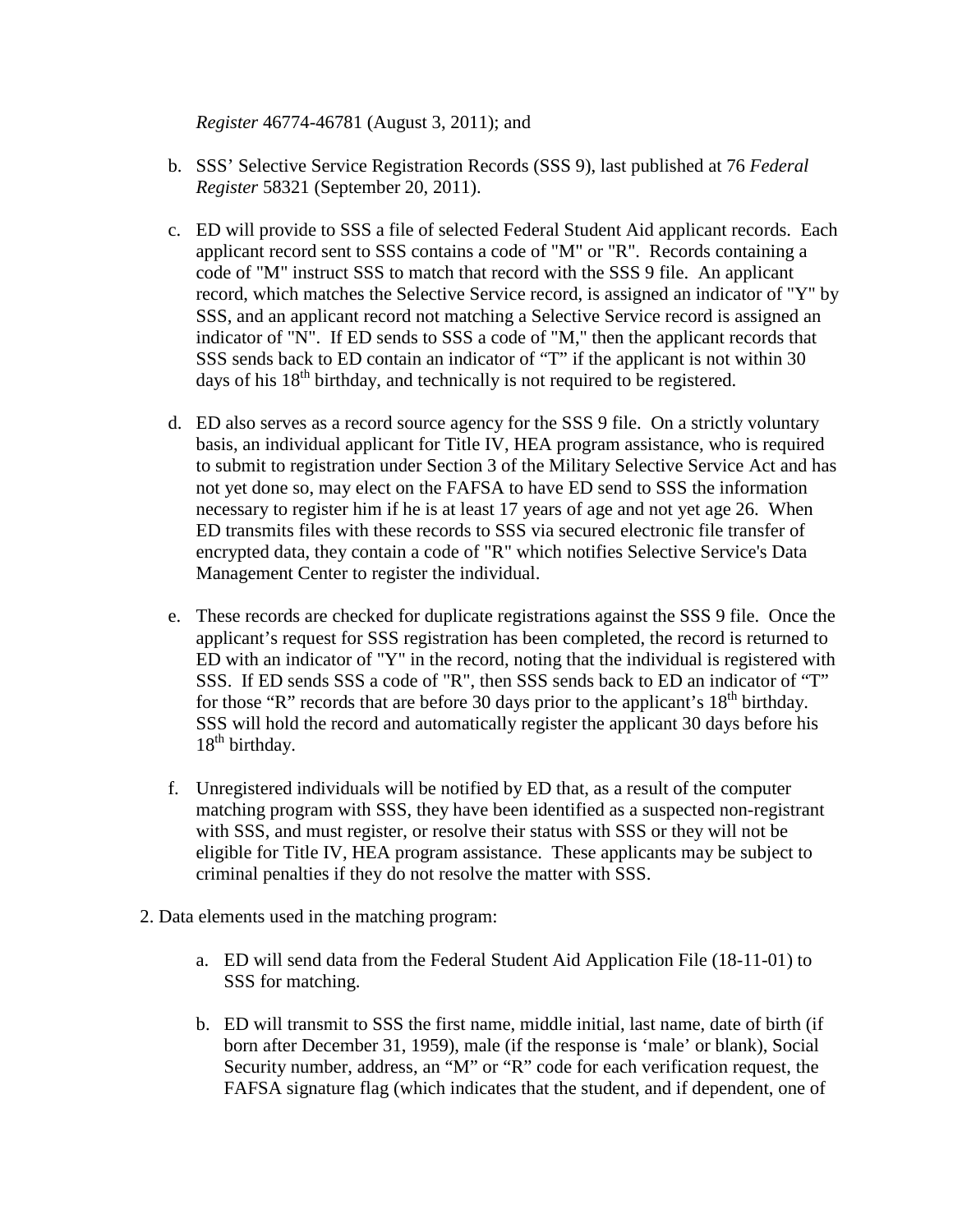the student's parents, signed the application), and the date the student signed the FAFSA (or the date used to determine the student's age, if the signature date is blank, invalid or unusable).

c. SSS will match the following student data with elements in the SSS 9 file:

i.First name and middle initial;

ii.Last name;

iii.Date of birth (born after December 31, 1959); and

iv.Social Security number.

- d. After SSS processes the verification request, it will return a file to ED with the following information: a code response indicating "Y" if the individual is registered with SSS an "N" if the individual is not registered with SSS, or a "T" if it is before 30 days prior to the applicant's 18<sup>th</sup> birthday. If ED sends SSS a code of "R", then SSS sends back to ED a code of "T" if it is before 30 days prior to the applicant's  $18<sup>th</sup>$  birthday. If ED sends SSS a code of "M", then SSS sends back to ED a code of "T" if the applicant is not at least 18 years of age plus 30 days, and technically is not required to be registered.
- e. Duration of the Program: 18 months--commencing on the date specified in paragraph M.3., Effective Date of the Agreement. As is detailed in paragraph M, the Data Integrity Boards of both agencies, prior to the expiration of the agreement, may approve an extension of the agreement of one year pursuant to 5 U.S.C. §552a(o)(2)(D).

3. Number of records to be matched: Average of 250,758 queries per month for the applicant match.

## **D. Notice Procedures**

ED agrees to provide each male applicant for Title IV, HEA program benefits with direct notice of its intention to verify his registration status with SSS at the time of application by including the notice in the FAFSA. SSS agrees to provide general notice of this computer matching program by publishing a *Federal Register* notice describing this computer matching program.

#### **E. Verification Procedures**

1. ED may not suspend, terminate, reduce, or make a final denial of any financial assistance or payment under Title IV of the HEA to an individual, or take other adverse action against such individual as a result of information produced by this matching program until an institution participating in the program under Title IV of the HEA has asked the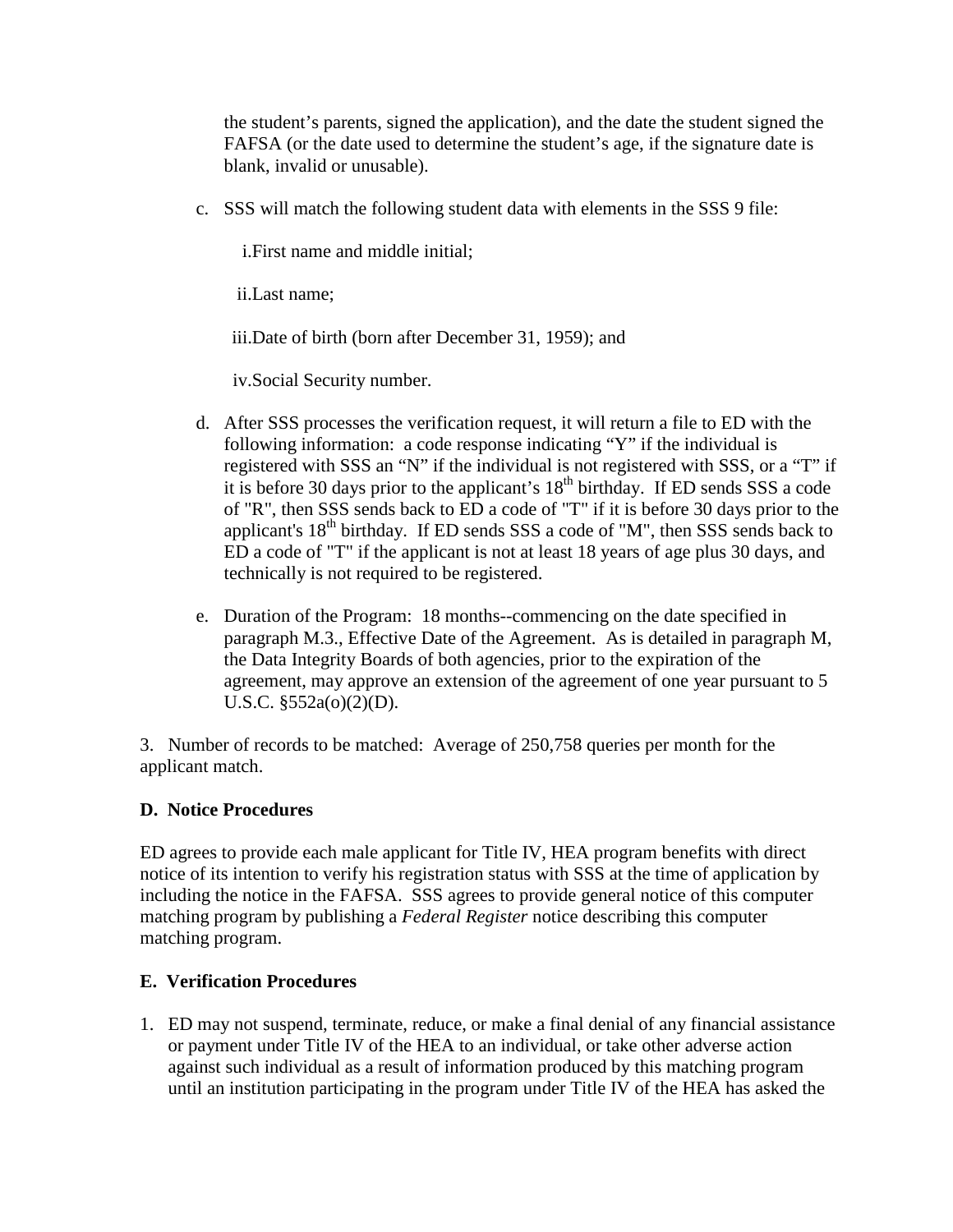student to produce evidence of his registration with SSS or allows the student to register with SSS. Under this matching program, an individual applicant's record is matched when the application for Title IV, HEA assistance is processed. Only the records of applicants who reported that they: (1) are a U.S. citizen, U.S. national, or eligible noncitizen; (2) were born after December 31, 1959; and (3) responded "Male" or "Blank" to the question "Are you Male or Female?" are sent to SSS. As a result of the match, a comment stating whether SSS has confirmed the student's registration compliance appears on the Student Aid Report (SAR) mailed to the student and on the Institutional Student Information Record (ISIR) electronically transmitted to the institution. If SSS cannot confirm his registration, then the student must provide proof of his registration to the institution before he may receive any Title IV, HEA program funds.

- 2. In accordance with the requirements of Section  $12(g)$  of the Military Selective Service Act (50 U.S.C. §3811(g)) and 34 Code of Federal Regulations (CFR) 668.37(d), if an individual is age 26 or older, and was required to register but failed to do so, he cannot be denied funds under Title IV, HEA programs if he can show the institution by a preponderance of the evidence that he did not knowingly and willfully fail to register, or he received a DD Form 214, "Certificate of Release or Discharge from Active Duty," showing military service and indicating that the applicant's character of military service is any designation other than "dishonorable."
- 3. An important feature of this match is the volume and speed of the system. Consequently, the Federal Student Aid programs notification process is highly automated, making it virtually impossible to extract a single record or perform secondary verification of data. Individual students are required to personally resolve match discrepancies. Indeed, Office of Management and Budget (OMB) guidance anticipates such a situation, stating that: "It would be of dubious utility to apply the verification requirements equally to all matches and argue that a match that results in an adverse consequence of the loss of, for example, a tuition assistance payment should receive the same due process procedures as one that results in the loss of an AFDC payment or Food Stamp Program eligibility." 54 Fed. Reg. 25818, 25820 (June 19, 1989). OMB guidance further states the verification and notice steps can be combined into one step, particularly where the record subject is the best source of verification, but requires that the Data Integrity Boards of both agencies "make a formal determination of when to compress these two due process steps."
- 4. ED may not suspend, terminate, reduce, or make a final denial of any financial assistance or payment under Title IV of the HEA to any individual described in Paragraph E.1 or take other adverse action against such individual as a result of information produced by this matching program, unless such individual has received specific notice from his institution in accordance with 34 CFR §668.37(c), until the expiration of the time period allowed in 34 CFR §668.37(c), which is at least 30 days from the student's receipt of the notice. A student denied assistance by an institution because he has not proven to the institution that he has complied with the Selective Service registration requirement may seek a hearing by filing a request with the Secretary of Education in accordance with 34 CFR §668.37(f).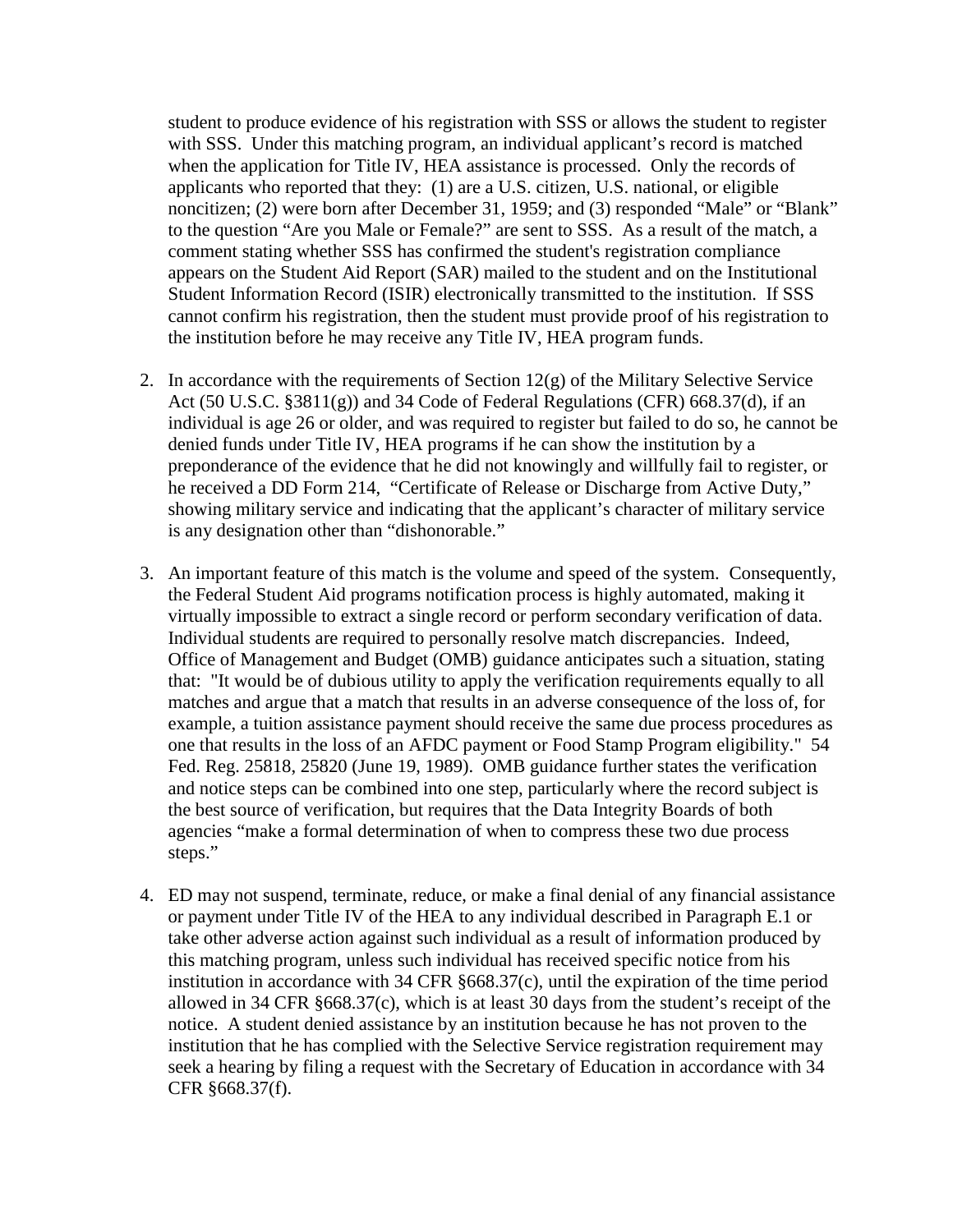### **F. Disposition of Matched Items**

- 1. ED will retain all identifiable records received from SSS for a period not to exceed 15 years after final repayment or audit of students' financial obligations, or after student record information is transferred to an alternate recordkeeping system (i.e. loan servicing system), whichever is sooner in accordance with the requirements of the Department of Education Comprehensive Records Retention and Disposition Schedule, 072 FSA Application, Origination, and Disbursement Records. At the conclusion of the mandatory retention period, these records will be destroyed. This procedure is consistent with legal retention requirements established by ED in conjunction with the National Archives and Records Administration.
- 2. SSS will use only those records of Federal Student Aid applicants that are identified as possible non-registrants. In such cases, the affected individual will be sent a series of registration reminder letters from SSS that solicit the individual's compliance with the registration requirement. If the individual responds to a registration letter by registering, submitting proof of his being exempt from the registration requirement, or indicating that he has already registered, his name will be removed from the Selective Service file of possible non-registrants SSS 9. If he fails to register with the SSS, his name will be referred to the Department of Justice for investigation and possible prosecution. No further disclosure of the records will be permitted. Currently, SSS retains all source records indefinitely regardless of code.
- 3. The institution will retain sufficient identifiable data to support its action to disburse or deny benefits in accordance with the record retention requirements of 34 CFR §668.24 and with the requirements found in each of the Title IV, HEA program regulations.

## **G. Security and Privacy Safeguards**

- 1. SSS and ED will comply with all Federal requirements relating to information security, information systems security, and privacy, including the Federal Information Security Management Act of 2002, as amended by the Federal Information Security Modernization Act of 2014 (FISMA), section 208 of the E-Government Act of 2002, the Privacy Act, OMB Memorandum 08-05, "Implementation of Trusted Internet Connections (TIC)" and all subsequent related memoranda, OMB memoranda related to privacy, and National Institute of Standards and Technology (NIST) directives in the Special Publications (SP) 800 series (e.g., NIST SP 800-53, Rev. 4, and NIST SP 800-37, Rev. 1). Specific security requirements include, but are not limited to, the following:
	- a. Data must be protected at the Moderate system certification criticality level according to Federal Information Processing Standards (FIPS) Publication 199, Standards for Security Categorization of Federal Information and Information Systems.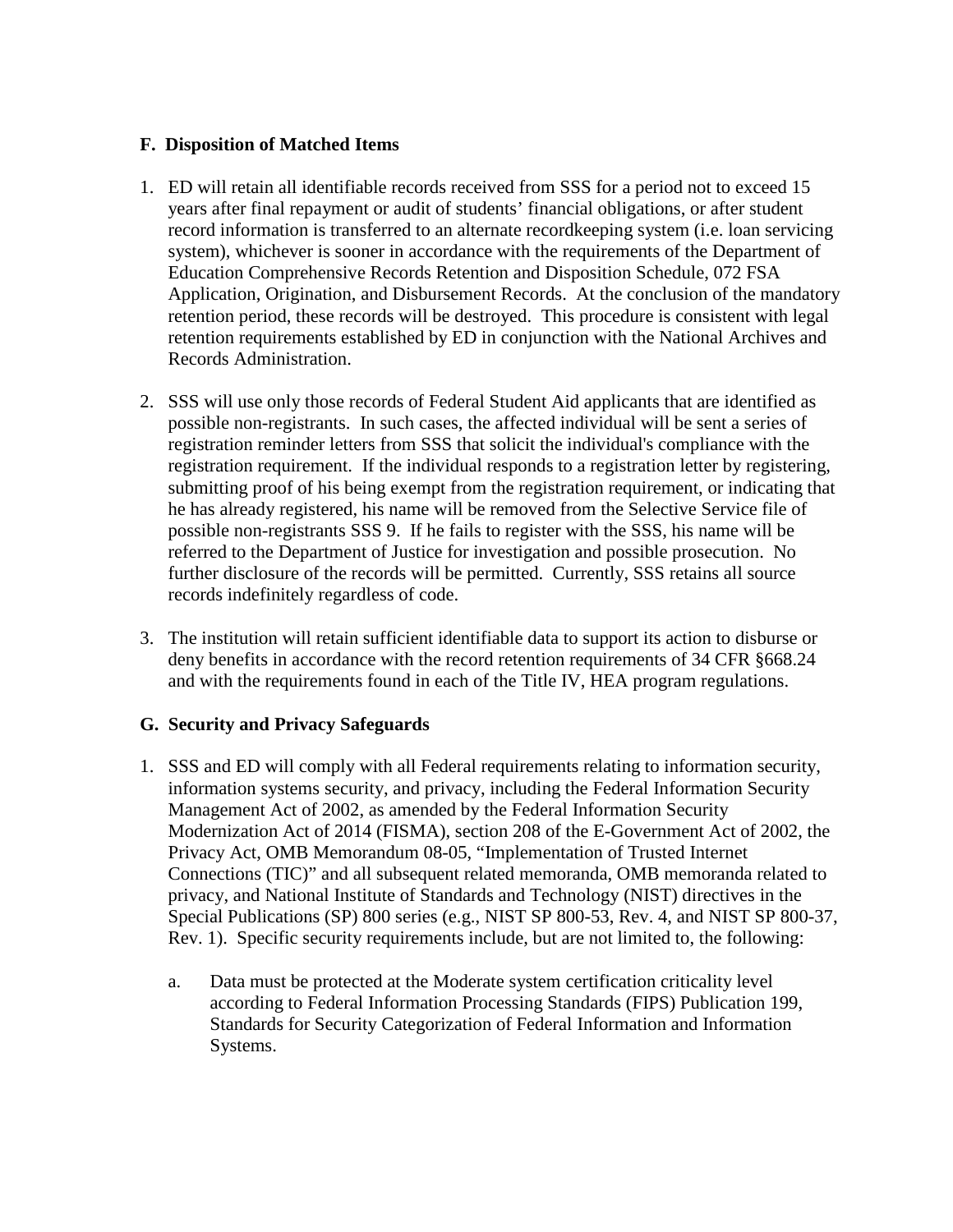- b. SSS's Registration, Compliance, and Verification System (RCV) and FSA's Central Processing System (CPS) have completed the security authorization process (formerly called certification and accreditation) within the last three years, using the required NIST guidance, and have an Authorization to Operate (ATO) with the appropriate signatures.
- c. Electronic files are encrypted using the FIPS 140-2 standard and are interoperable with ED's personal identity verification logical access control card (PIV LAC) for Government Employees and support contractors authorized to have an HSPD-12 card (HSPD-12 = Homeland Security Presidential Directive #12).
- d. Electronic files are encrypted while in transit, with the use of FIPS 140-2 product(s) that provide a secure tunnel between SSS and FSA sites.
- e. SSS and ED information systems reside behind a Trusted Internet Connection (TIC).
	- i. FISMA requirements apply to all Federal contractors, organizations, or entities that possess or use Federal information, or that operate, use, or have access to Federal information systems on behalf of an agency. SSS and ED agree that they are responsible for oversight and compliance of their own contractors and agents. SSS and ED each reserve the right to conduct onsite inspections of any contractor or agent who has access to matched data in order to monitor compliance with FISMA regulations during the lifetime of this agreement.
	- ii. ED and SSS will also comply with the personally identifiable information (PII) breach reporting and security requirements as required by OMB Memorandum M-17-12, "Preparing for and Responding to a Breach of Personally Identifiable Information (PII)." ED and SSS also agree to notify each other as soon as possible, but no later than one hour, after the discovery of a suspected or actual breach involving PII. All incidents involving confirmed or suspected breaches of PII must be reported to the U.S. Computer Emergency Readiness Team (US-CERT) within one hour of discovering the incident.
	- iii. In addition, the agency experiencing the loss of PII will notify the other agency's Systems Security Contact named in Section III of this Agreement. If ED is unable to speak with the SSS Systems Security Contact within one hour or if for some other reason notifying the SSS Systems Security Contact is not practicable (e.g., it is outside of the normal business hours), ED will call Anthony Clark, Chief Information Security Officer, at 703-605-4140, aclark@sss.gov (primary), or Scott W. Jones, Chief Information Officer, at 703-605-4128, scott.jones@sss.gov (secondary). If SSS is unable to speak with ED's Systems Security Contact within one hour or if for some other reason notifying ED's Systems Security Contact is not practicable (e.g., it is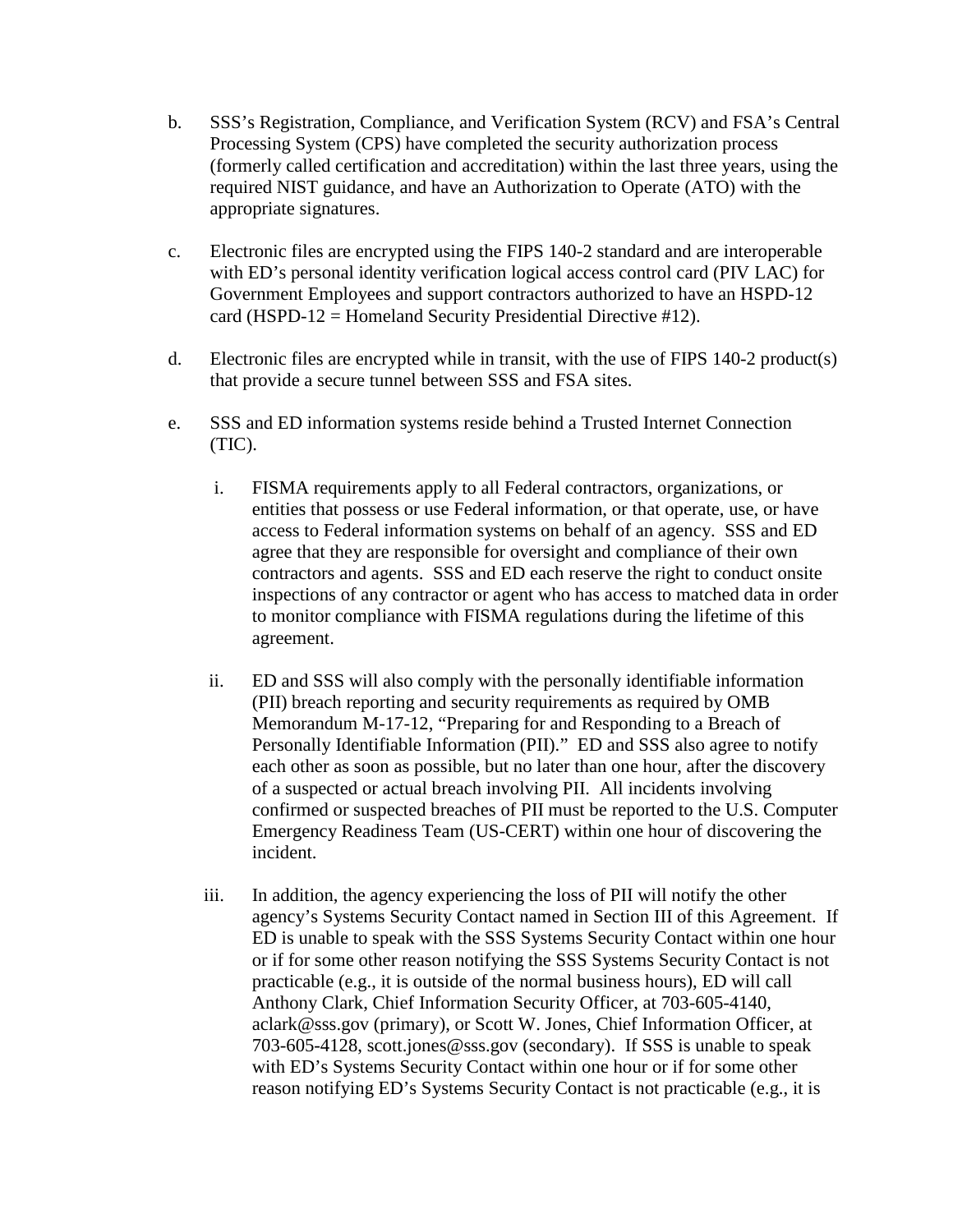outside of the normal business hours), SSS will contact both the Education Security Operations Center (EDSOC), (202) 245-6550, EDSOC @ED.GOV and Daniel Commons, the FSA Chief Information Security Officer, at (22) 377-4240, Email: Daniel.Commons@ed.gov.

f. Using established criteria, if the agency that experienced the breach of PII determines that the risk of harm to affected individuals or to the agency requires notification to affected individuals and/or other remedies, that agency will carry out these remedies without cost to the other agency.

## **H. Records Transmission Scheduling**

- 1. SSS will receive a file each workday (Monday through Friday) from ED. Transmission of the file to SSS should be completed by 4:00 a.m. Eastern Standard Time (EST) daily. SSS personnel will be notified if the transmission of the file will be delayed, and will be given an approximate transmission time. SSS will process the file and return the data to ED as soon as possible, but not later than 11:00 a.m. EST the same workday.
- 2. Because Federal holidays may not always coincide with the non-Federal holidays of ED's contractor, ED's contractor will not submit a file of records for processing on Federal or non-Federal contractor holidays. The records for those days will be combined with the records for the following day's processing. ED will provide the holiday schedule of ED's contractor to SSS prior to the beginning of the calendar year.
- 3. ED's contractor will contact SSS immediately if the transmission of the file to SSS is delayed for any reason. SSS will supply to ED and keep current the contact names and job titles of people at the SSS processing center who are knowledgeable about the SSS and ED data match. SSS will contact ED immediately if the processing of the file is delayed for any reason. ED will not process until they receive the SSS transmission. ED will supply to SSS and keep current contact names and job titles of people at ED's Federal Student Aid Data Center who are knowledgeable about the SSS and ED data match. This will ensure 24 hour coverage in case problems with the data transfer occur.
- 4. ED and SSS will maintain a Disaster Recovery Plan and conduct annual disaster recovery testing. During an actual disaster recovery event, the communication links between ED and SSS will be appropriately routed to the recovery location(s) to maintain communications. During each system's annual disaster recovery test, the communication lines shall be tested from the recovery location.

## **I. Records Use, Duplication and Redisclosure Restrictions**

1. ED agrees that any information it receives from SSS pursuant to this CMA will only be used, as necessary, to verify the compliance statements of applicants for benefits under the Title IV, HEA programs. Also, the information may be used to support criminal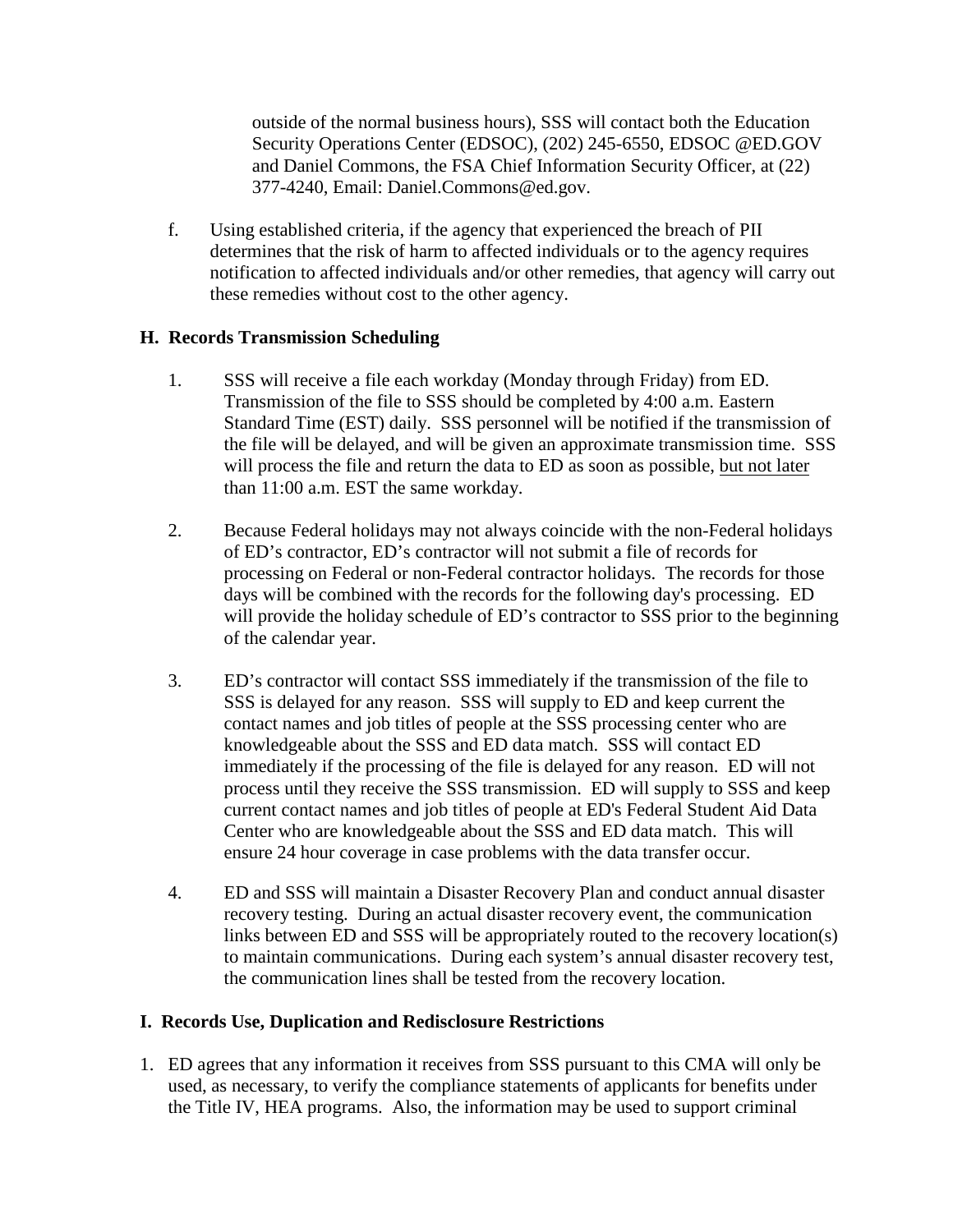investigations or prosecutions based on fraudulent applications, which may arise.

ED and SSS further agree that they will not duplicate or redisclose any such information, unless required by law to do so, with the following two exceptions that are essential to the conduct of the matching program:

- a. When duplication or redisclosure is part of the normal status verification process as required for internal management and administrative procedures; or
- b. When duplication or redisclosure is needed as evidence to support criminal investigation, prosecution, or other law enforcement activity.

### **J. Records Accuracy Assessment**

The information contained in the systems of records being used in this matching program is personal identification data, including an individual's name, address, and date of birth, gender, and Social Security number. Selective Service registrants and the applicants for Title IV, HEA assistance provides this information directly to ED and, as a result of this Agreement to SSS. Because identifier information in ED's Federal Student Aid Application File is derived from information personally reported by the applicant, a high degree of accuracy in the information is achieved. Registrant data in SSS 9 has a high degree of accuracy because it is either personally provided to SSS by the registrant or it is acquired from highly reliable state and Federal agencies or by ED when a student elects on the FAFSA to have ED send to SSS the information necessary to register. In addition, accuracy is further assured because once a person is registered he is provided an acknowledgment card which requests that he correct any data that may be inaccurate.

## **K. Privacy Impact Assessment**

Section 208 of the E-Government Act of 2002 (44 U.S.C. §3501 note) requires ED to conduct the following privacy impact assessment of this information collection:

The information collected by ED under this CMA is used to verify that male students from the age of 18 through 25 have complied with SSS registration regulations, for the purpose of assisting ED to satisfy its obligation to ensure that an individual applying for financial assistance meets the requirements imposed under the HEA. This verification is mandated by the HEA. The information obtained from SSS by ED will only be used as provided for under Paragraph I of this Agreement. The "Information on the Privacy Act and use of your Social Security Number" sections of the pdf FAFSA instructions and FAFSA on the Web Help Text provide notice that ED verifies an individual's SSS registration compliance through a CMA with agencies such as SSS, as do other Federal student loan program forms; submission of a FAFSA and participation in the Federal student loan programs is voluntary. The information obtained from SSS under this Agreement will be secured pursuant to the procedures described in Paragraph G of this Agreement. No new system of records is being created for this collection because ED's Federal Student Aid Application File system of records notice (18-11-01) already covers the data that ED obtains through this CMA, and there is a routine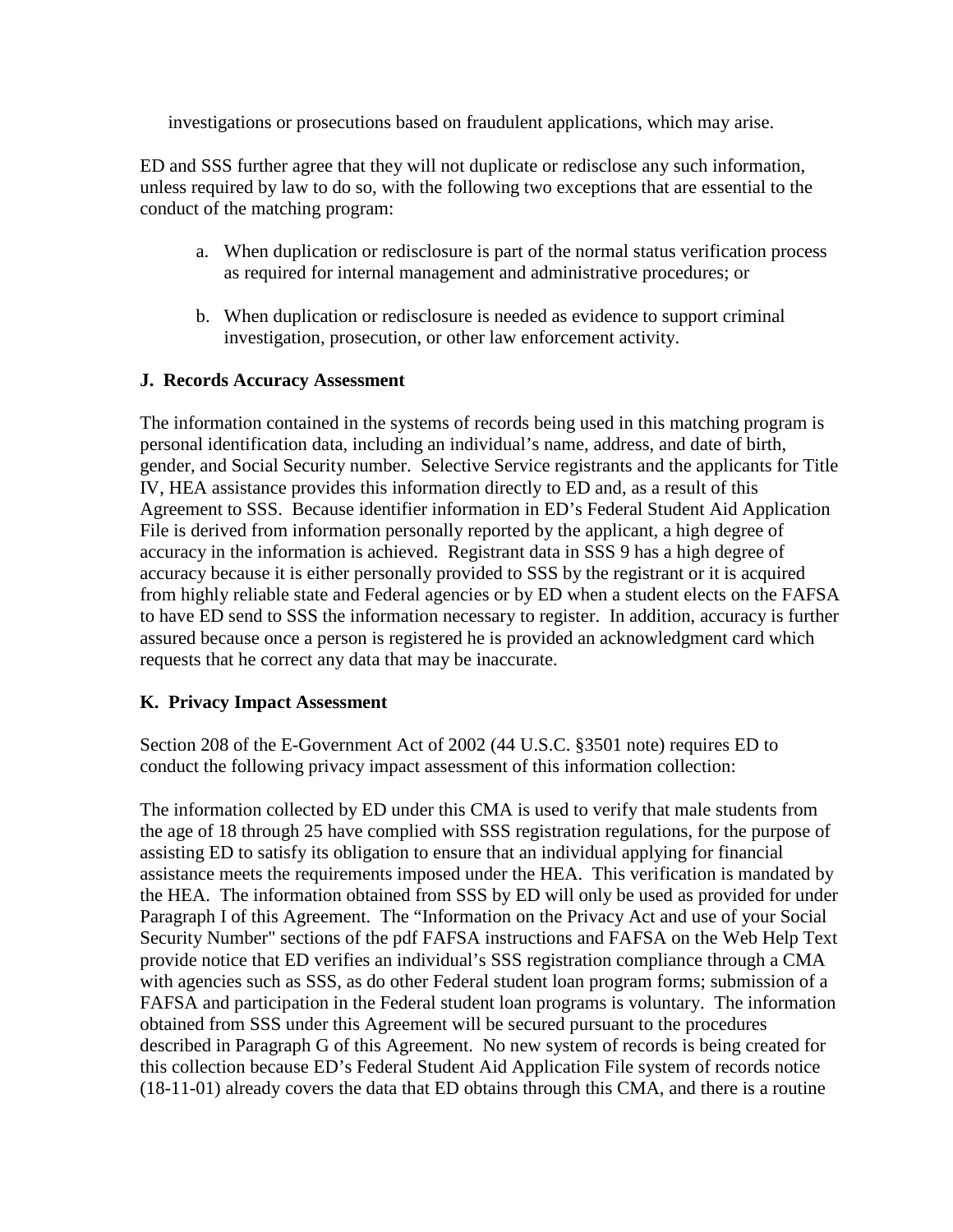use in this system of records notice that permits ED to disclose information from this system of records to third parties through computer matching programs in connection with the determination of program eligibility and requirements, such as SSS registration compliance. Thus, this collection comports with applicable Privacy Act standards and section 208 of the E-Government Act of 2002.

# **L. Comptroller General Access**

The Government Accountability Office (Comptroller General) may have access to all ED and SSS records as necessary in order to verify compliance with this Agreement.

## **M. Approval, Duration and Modification of the Agreement**

- 1. Transmittal Letter Begins Review Time. When this Agreement has been approved by the respective Data Integrity Boards of ED, as the source agency, and of SSS, as the recipient agency, SSS will transmit notice of this matching program to the Committee on Homeland Security and Governmental Affairs of the Senate, the Committee on Oversight and Government Reform of the House of Representatives, and the Office of Information and Regulatory Affairs in the Office of Management and Budget (OMB), as is required by Subsection (r) of the Privacy Act [5 U.S.C. §552a(r)] and OMB Circular No. A-108. The time period for review outside the agencies begins on the date of the transmittal letter.
- 2. Matching Notice Publication. SSS will forward the transmittal letters and the Report of the Matching Program to the Congress and OMB for review. SSS will forward the Public Notice of the proposed matching program for publication in the *Federal Register*, as is required by Subsection (e)(12) of the Privacy Act [5 U.S.C.  $\S 552a(e)(12)$ ] and OMB Circular No A-108. The matching notice will clearly identify the records systems and categories of records being used and state that the program is subject to the review afforded OMB and Congress. SSS will provide to ED a copy of the published notice, the transmittal letters, and the Report of the Matching Program.
- 3. Effective Date of the Agreement. The re-established matching program will be effective on the latest of the following three dates: (A) July 2, 2017; (B) 30 days from the date on which SSS publishes a Computer Matching Notice in the *Federal* Register, as required by 5 U.S.C. §552a(e)(12) and OMB Circular No. A-108, assuming that SSS receives no public comments or receives public comments but makes no changes to the Matching Notice as a result of the public comments, or 30 days from the date on which SSS publishes a Revised Matching Notice in the *Federal* Register, assuming that SSS receives public comments and revises the Matching Notice as a result of public comments; or (C) 60 days from the date on which SSS transmits the Report of the Matching Program, as required by 5 U.S.C. §552a(r) and OMB Circular No. A-108, to OMB, the U.S. House Committee on Oversight and Government Reform, and the U.S. Senate Committee on Homeland Security and Governmental Affairs, unless OMB waives any days of the 60 day review period for compelling reasons, in which case 60 days minus the number of days waived by OMB from the date of SSS's transmittal of the Report of the Matching